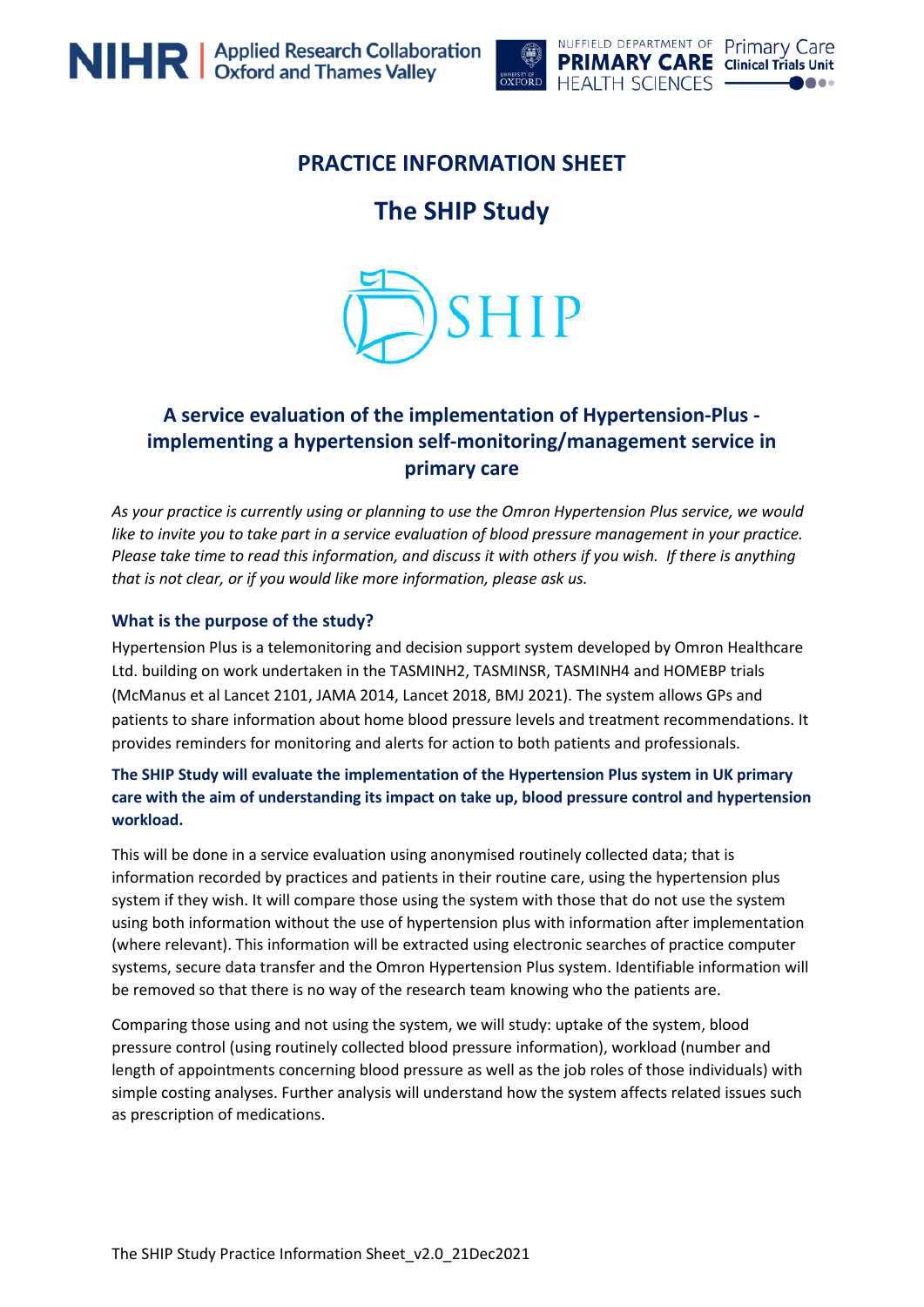Information collected during the study will be fed back to practices, patients and commissioners of care by means of the summaries of the results. The research team will publish the results in journals and present at conferences. Both traditional and social media will be utilised to support dissemination of findings.

#### **What will happen if we decide to take part?**

If you decide to take part, a member of the study team will be in touch to arrange study set up and site initiation. If a practice takes part they will not need to undertake any day to day tasks over and above their usual hypertension management (which may involve using Hypertension Plus). You will be asked to perform a database search at baseline, 6 months later and around 1 year and you will be provided with a downloadable search and simple instructions for this purpose. We anticipate a short set up meeting then three searches taking less than an hour each.

#### **Inclusion criteria – GP Practices:**

- Practice is using (or planning to use) the hypertension plus telemonitoring system
- Utilises compatible Electronic Health Record system
- Data available for the previous 2 years from practice recruitment

#### **Exclusion criteria – GP Practices:**

GP Practices that are not able to contribute data

#### **Practice involvement:**

- Database search (downloadable search provided)
- Run anonymized report for data extraction at baseline, 6 months and 1 year following practice initiation. Transfer report to evaluation team.

#### **GP involvement**:

 Complete study set up and site initiation (approximately 20/30 minutes) **Patient involvement:**

**We intend to study hypertension management with or without Hypertension Plus. No direct involvement in this evaluation will be needed from consulting patients and we will not be seeking individual patient consent**.

- Information regarding hypertension management for adult patients (>18 y) and on the hypertension register will be extracted from the EHR at each participating practice by electronic search and provided in an anonymised form to the analysis team.
- We will compare anonymised data from adults aged 18 years or above with hypertension who have used Hypertension Plus with those that have not
- We will look at data before and after (if relevant) use of Hypertension Plus and for those with blood pressure above and below 140/90mmHg.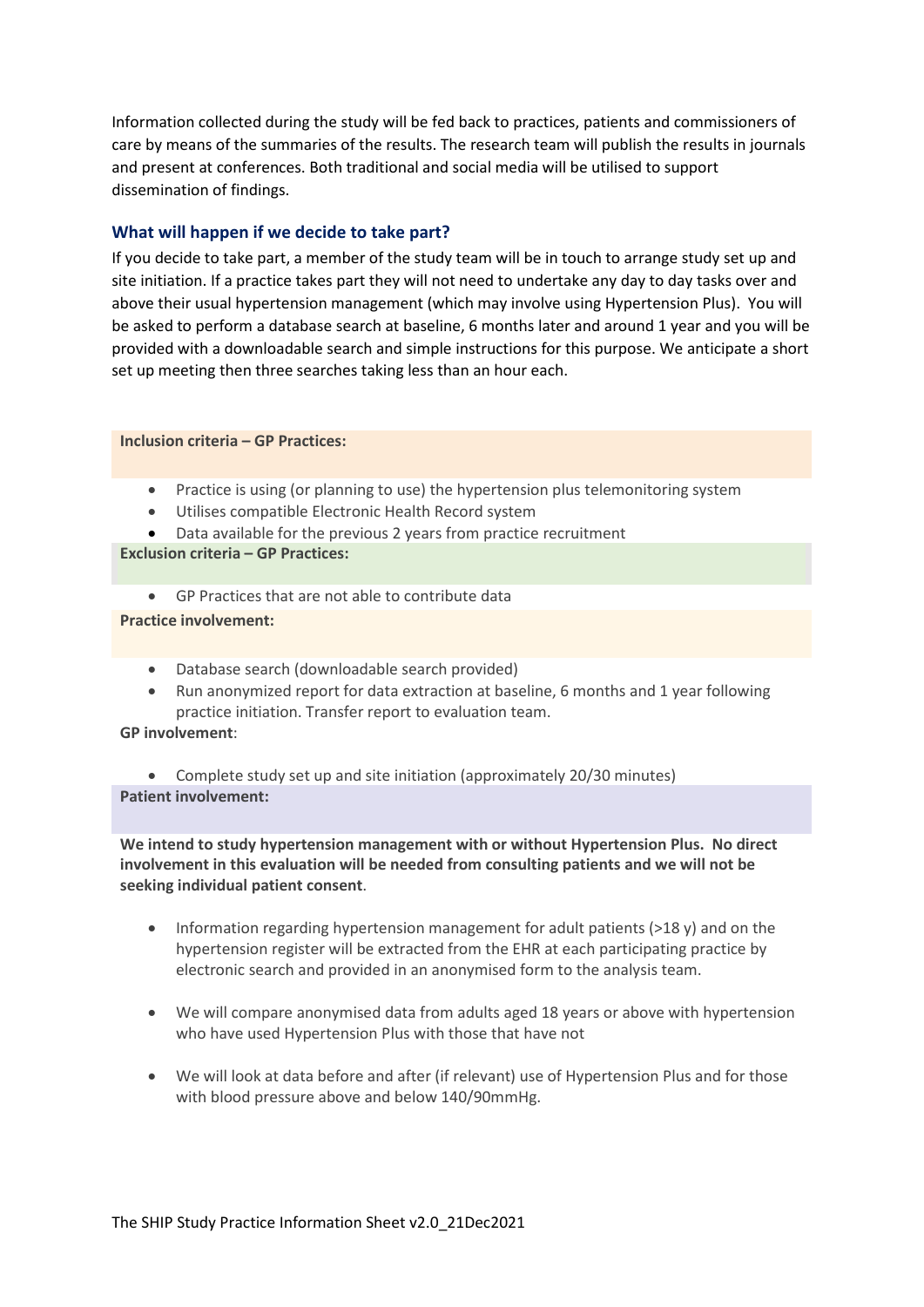**Study recruitment period:** From February 2022 for around 12 months with follow-up for 12 months following recruitment.

| <b>Reimbursement:</b>                              | <b>Study Costs</b>        |
|----------------------------------------------------|---------------------------|
|                                                    | <b>Invoice Study Team</b> |
| <b>One-off costs to include:</b>                   |                           |
|                                                    |                           |
| Study set up and site initiation                   | £100                      |
| Database searches data extraction and submission** |                           |
| Baseline search<br>$\cap$                          | £ 50                      |
| 6 month search<br>$\cap$                           | £ 50                      |
| 12 month search<br>$\cap$                          | £ 50                      |
| <b>Total one-off costs:</b>                        | £250.00                   |

\*\* if centralised searching or the ORCHID system are used in data extraction then practice costs will be reduced by £50 to allow for consolidated search costs to be paid but retaining the remainder in view of practice work on the project.

| Invoicing:     | Invoices should be sent to the study team below:                                                                                                                                                                    |
|----------------|---------------------------------------------------------------------------------------------------------------------------------------------------------------------------------------------------------------------|
|                | Anne Smith: anne.smith@phc.ox.ac.uk -                                                                                                                                                                               |
| Study<br>Team: | The SHIP Study Primary Care Clinical Trials Unit, Nuffield Department of Primary<br>Care Health Sciences, University of Oxford, Gibson Building, Radcliffe<br>Observatory Quarter, Woodstock Road, Oxford, OX2 6GG. |

#### **Will the study data be kept confidential?**

The study will comply with the General Data Protection Regulation (GDPR) and Data Protection Act 2018. We will use anonymised routinely collected data and although multiple items will be extracted from individual clinical records, we do not believe that the data being requested would be sufficient, even in aggregate, to identify an individual.

The participants will be assigned a unique study specific number and/or code in the dataset. The name and any other identifying detail will NOT be included in any study data electronic file which will include clinical codes and values (blood pressure) and consultation information (consulter type, date, timing).

#### **What will happen to the results of this study?**

Information collected during the study will be fed back to practices and commissioners of care by means of the summaries of the results. The research team will publish the results in journals and present at conferences. Both traditional and social media will be utilised to support dissemination of findings.

#### **Who is organising and funding the study?**

This study is funded by the NIHR via Oxford and Thames Valley Applied Research Collaboration and is being organised by Professor Richard McManus at the University of Oxford, Primary Health Care Clinical Trials Unit in Oxford.

The SHIP Study Practice Information Sheet v2.0\_21Dec2021